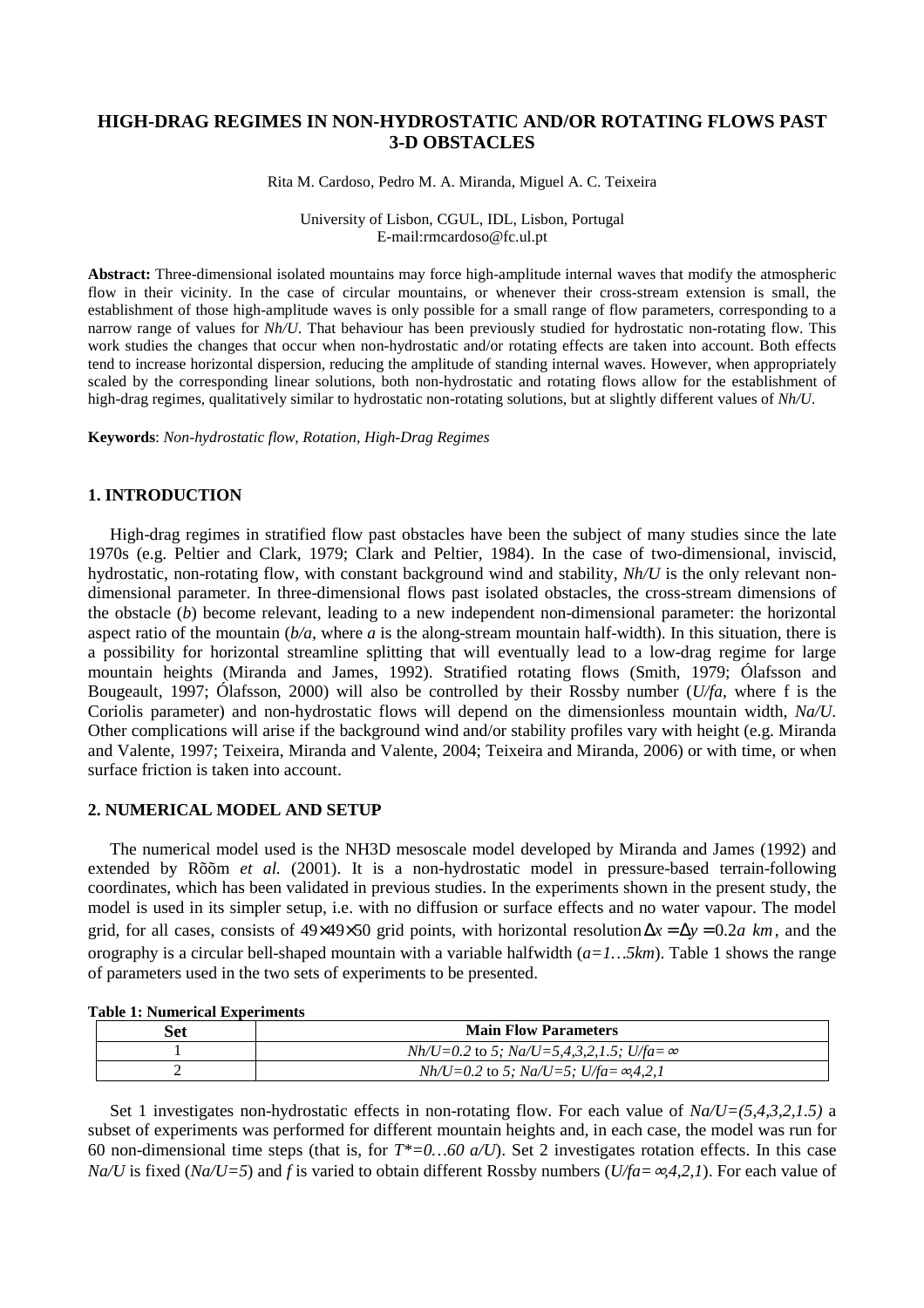*U/fa* a subset of experiments was performed for different mountain heights and, in each case, the model was run for *60* non-dimensional time steps (that is, for *T\*=0… 60 a/U*). Results will be discussed in the following sections.

## **3. NON-HYDROSTATIC EFFECTS**

The first set of experiments explores a region of the parameter space from small  $(Na/U=5)$  to strong nonhydrostatic effects (*Na/U=1.5*). Fig. 1 shows the values of the steady state drag in all experiments of this set, except in the case of high-drag flow where the plotted values correspond to the higher non-dimensional drag attained in the corresponding experiment.

For *Na/U=5* results are similar to those obtained by Miranda and James (1992), with maximum nondimensional drag attained at  $Nh/U=1.3-1.5$ . As non-hydrostatic effects increase, the drag curve shows a systematic shift to the right, implying that one needs higher mountains (i.e. higher *Nh/U*) to establish the high-drag regime. The low-drag, splitting flow, regime is also established at higher mountain heights and the width of the high drag region is not much affected. As *Na/U* decreases it is not possible to cover the full region of *Nh/U* values, because that would imply using mountain slopes above 1, a situation that cannot be simulated with a sigma coordinate model.



**Figure 1:** Gravity wave drag in non-rotating flow past circular mountains (set 1). The two curves correspond to two different scalings: drag normalized by the linear hydrostatic drag and by the linear non-hydrostatic drag.

Fig. 2 shows a particular vertical cross-section of the flow in one of the experiments of set 1, for *Na/U=2* and *Nh/U=0.5*, corresponding to a strongly non-hydrostatic regime. Non-hydrostatic effects are clearly identified in Fig. 2, by short downstream waves.

In highly non-hydrostatic high-drag regimes the generation of a stagnation point on the upstream slope occurs even if there is no stagnation point aloft; i.e., if there is no wave breaking, whereas in hydrostatic regimes such a stagnation point is only associated with wave breaking. When *Na/U=2* and *Nh/U=1.7*, a stagnation point is produced after *T\*=9* at *x=-1.2a* and no wave breaking was observed during the whole run  $(T^*=180)$ . Even when wave breaking is detected, the generation of the upstream stagnation point precedes the generation of the stagnation point aloft. Fig. 3 shows the flow at two instants, one before wave breaking and the other during wave breaking for the case where *Na/U=2* and *Nh/U=1.8*.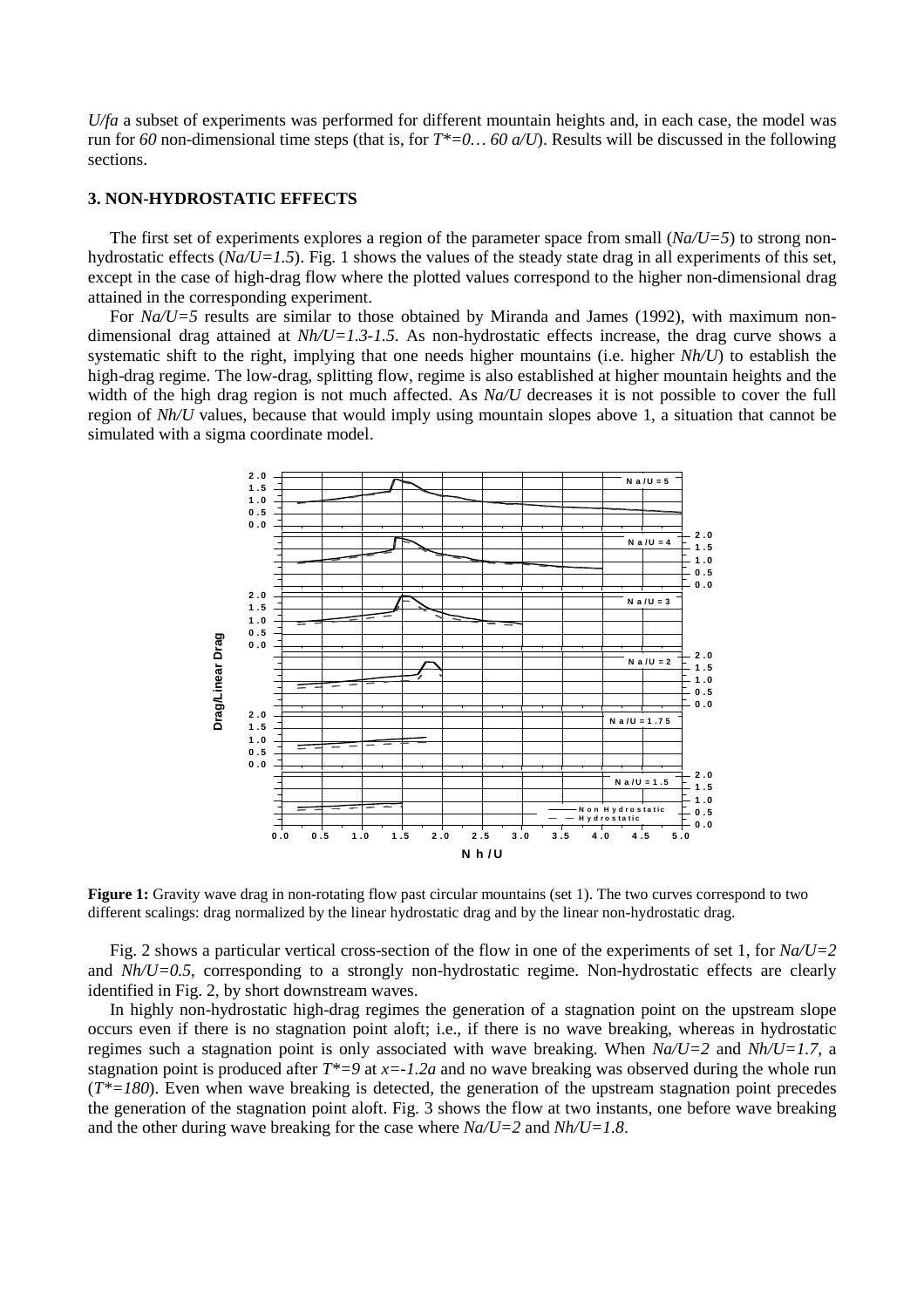

**Figure 2:** Wind vectors in the  $y=0$  cross-section, for the experiment with  $Na/U=2$  and  $Nh/U=0.5$ .

The emergence of the stagnation point on the upstream slope occurred at *T\*=6* and is located at *x=-1.2a*, and remains at this location throughout the whole run. Non-hydrostatic effects are also responsible for an amplification of the reversed flow on the upstream slope.

In this regime as in hydrostatic flows, wave breaking induces de generation of a pair of downstream vortices, but the non-hydrostatic effects have no influence on their dimensions, or on their downstream propagation.



**Figure 3:** Wind vectors at the lowest model level  $\sigma = 0.99$  for  $T^*=55$  (before wave breaking) and  $T^*=60$  (during wave breaking). Topography contours at *h/4*, *h/2*, *3h/4*. *Na/U=2* and *Nh/U=1.8*.

## **4. ROTATION EFFECTS**

Fig. 4 presents values of the steady state non-dimensional drag in the experiments of set 2, including rotation. Because of the need to keep all other parameters constant, low values of *U/fa* are used, corresponding to non-geophysical values of  $f$  (e.g.  $f=10^{-3}$  s<sup>-1</sup> for  $U/fa=1$ ). It should also be mentioned that the linear drag value used to scale the drag in Fig. 4 includes rotation effects, using the analytical result of Miranda and James (1992), valid for hydrostatic flow with rotation

$$
D = \frac{\pi}{4} \rho_0 N U a h_0^2 \left\{ \left[ 1 + 2 \frac{fa}{U} \right] e^{-2 \frac{fa}{U}} \right\} \tag{1}
$$

and so high non-dimensional drag values presented in Fig. 4 correspond to modest values of dimensional drag. As for the non-rotating experiments, Fig. 4 also presents a region of high drag flow, which shifts to the right when *U/fa* decreases, indicating that the establishment of these regimes can only occur for higher mountains. An analysis of the flow in the vicinity of the mountain (not shown) reveals the establishment of an inertial oscillation, associated with significant left-right asymmetries in the flow. In these cases, rotation limits the upstream propagation of the disturbances but has no influence on the strength of the downstream flow